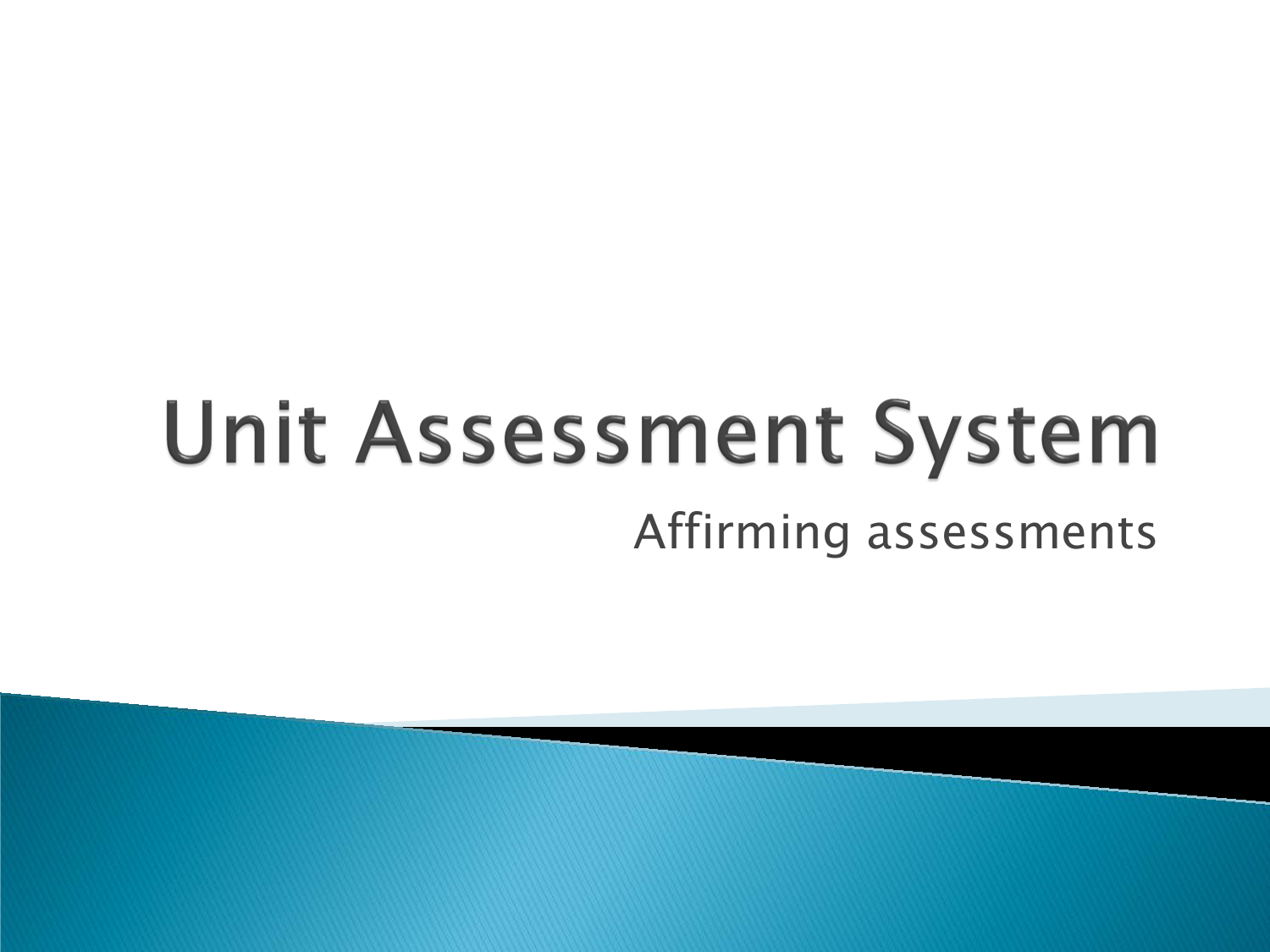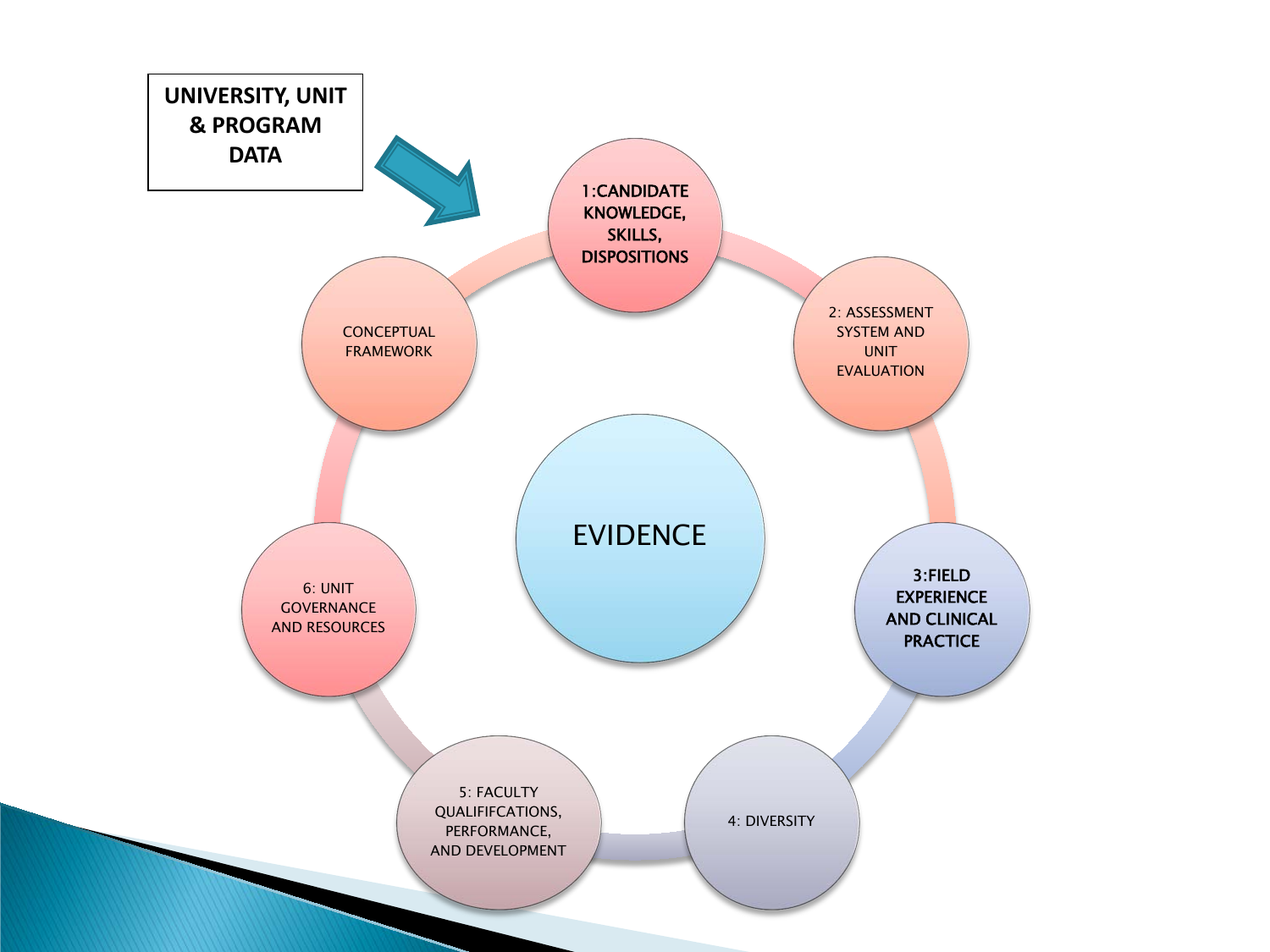### Evidence includes...

- Candidate performance data from Taskstream
- Assessment of candidate dispositions
- Exit, graduate, and employer surveys
- **Input from advisory teams**
- Admissions, persistence data
- Course evaluation data
- ▶ Candidate diversity
- Internship / practicum site characteristics

And so on…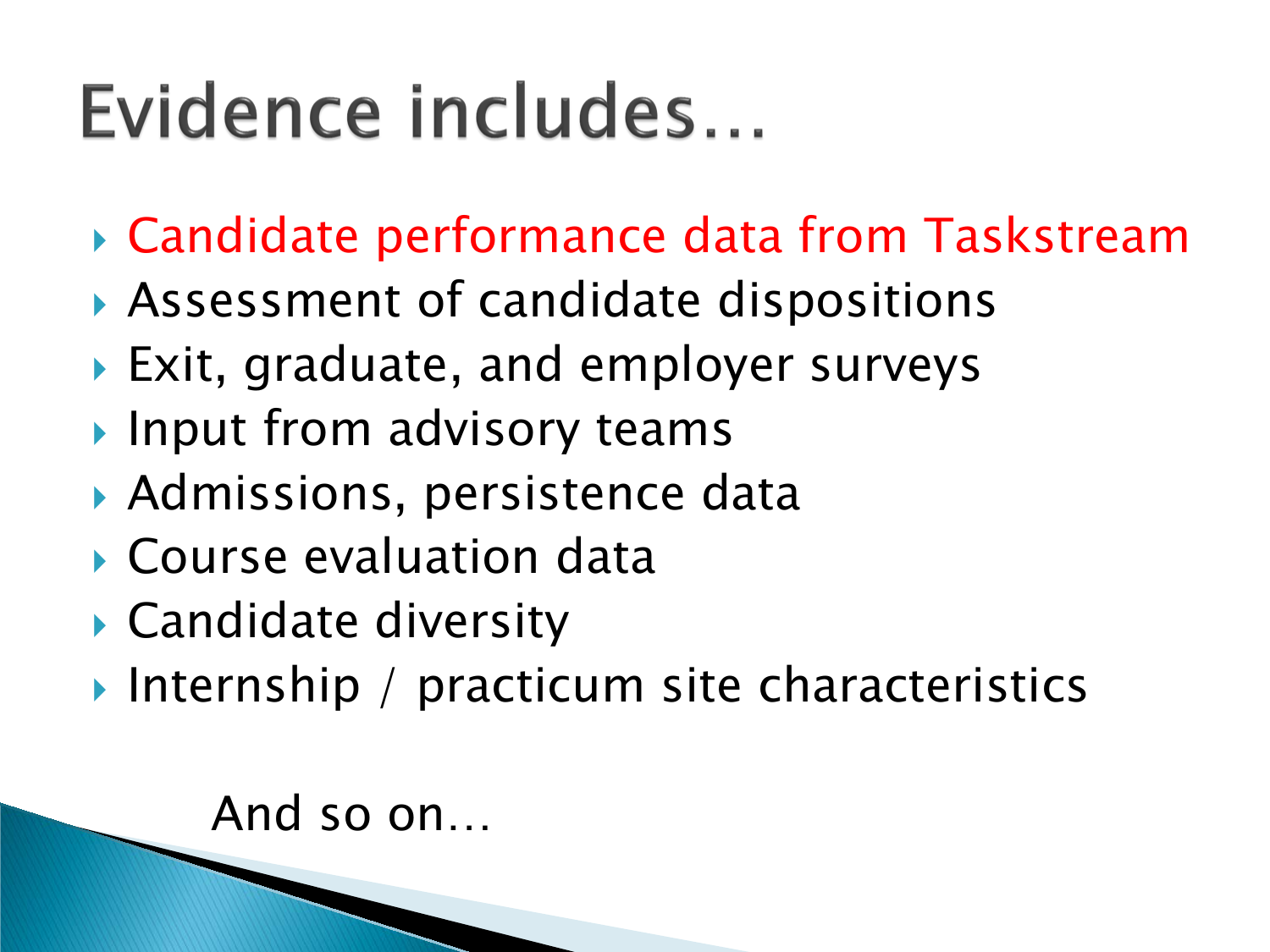#### **Reprise: Organization of SPA** reports (see handout)

- Assessment 1: Content knowledge (state test)
- Assessment 2: Content knowledge
- Assessment 3: Assessment of candidate's ability to plan
- Assessment 4: Field or clinical assessment
- ▶ Assessment 5: Candidate Impact on Student Learning
- Assessment 6, 7, 8: varies by SPA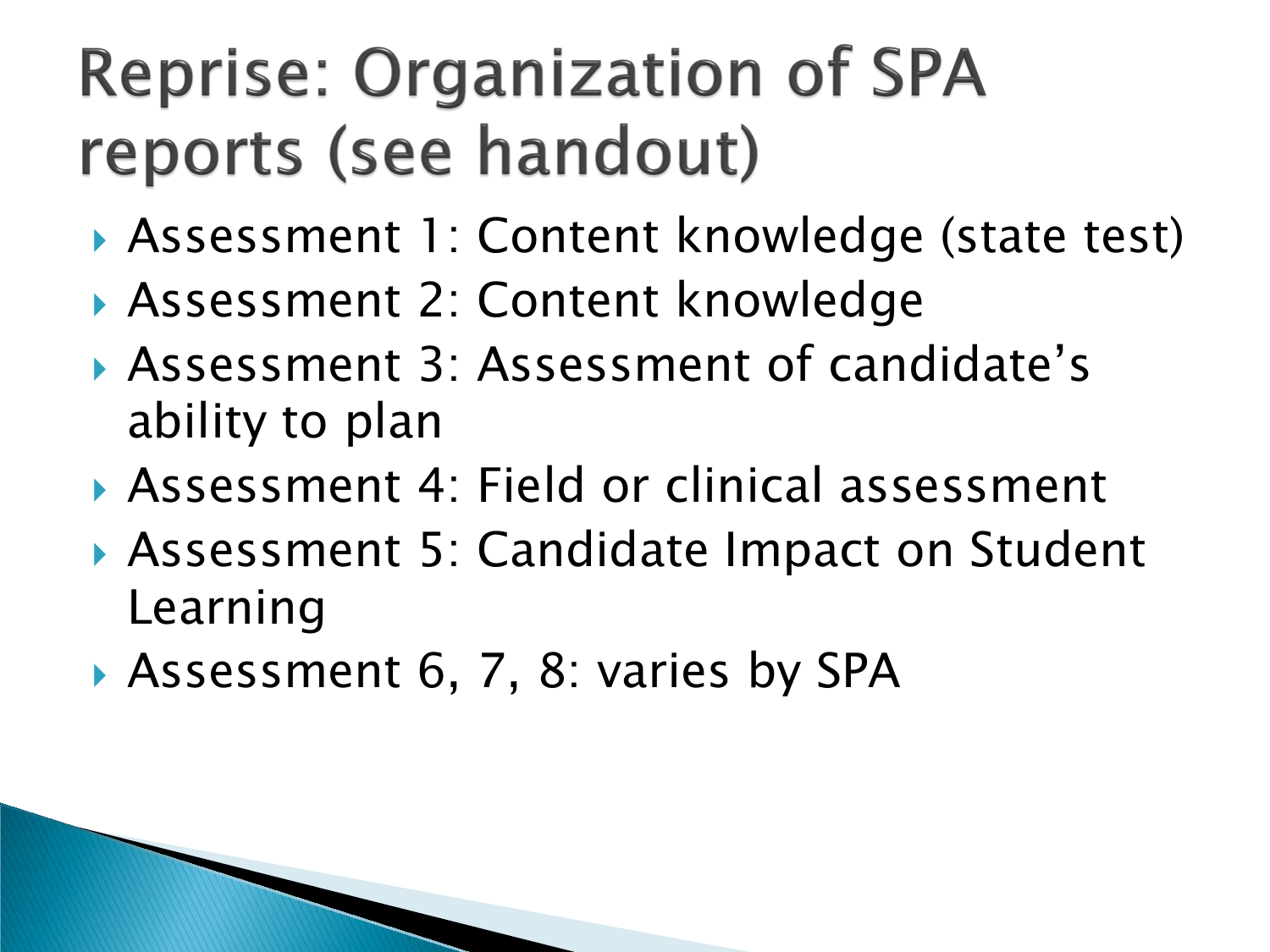# What is a "quality" assessment?

- The assessment measures candidate performance on standard element(s)
- **▶ The assessment allows evaluators to** distinguish levels of performance
- $\rightarrow$  The assessment, *as implemented*, is
	- Fair
	- Consistent
	- Free from bias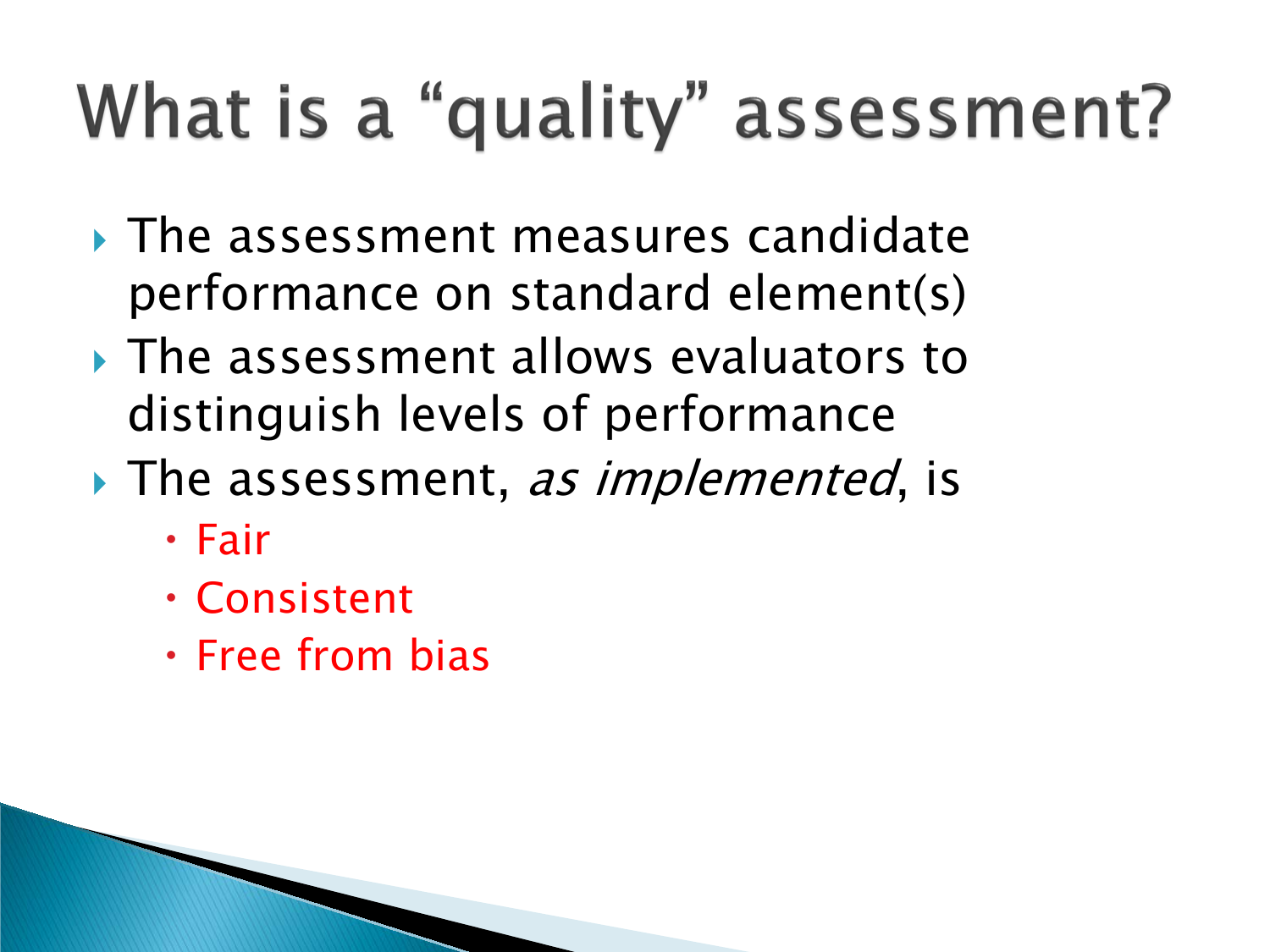#### A sacred cow?



Insert name here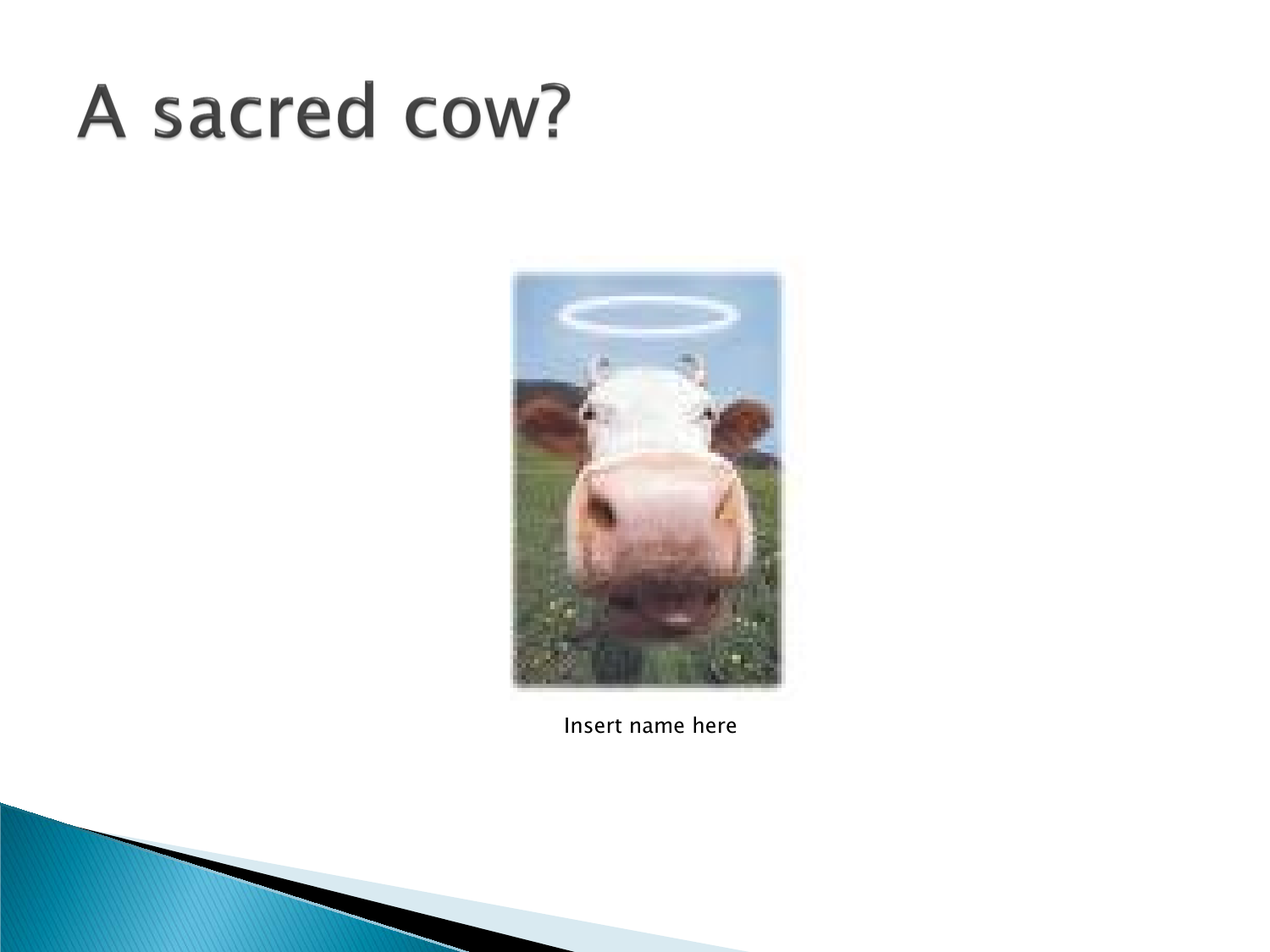#### AT A MINIMUM...

- ▶ Do faculty (including adjuncts) implement identical key assessments in (the same) courses they teach? (fair, consistent)
- ▶ Do faculty (including adjuncts) use the same scoring quide & point scheme? (fair, consistent)
- ▶ Do faculty (including adjuncts) interpret the evaluation criteria similarly? (Fair, consistent, free from bias)
- Would an identical performance be rated *similarly* by faculty? (Fair, consistent, free from bias)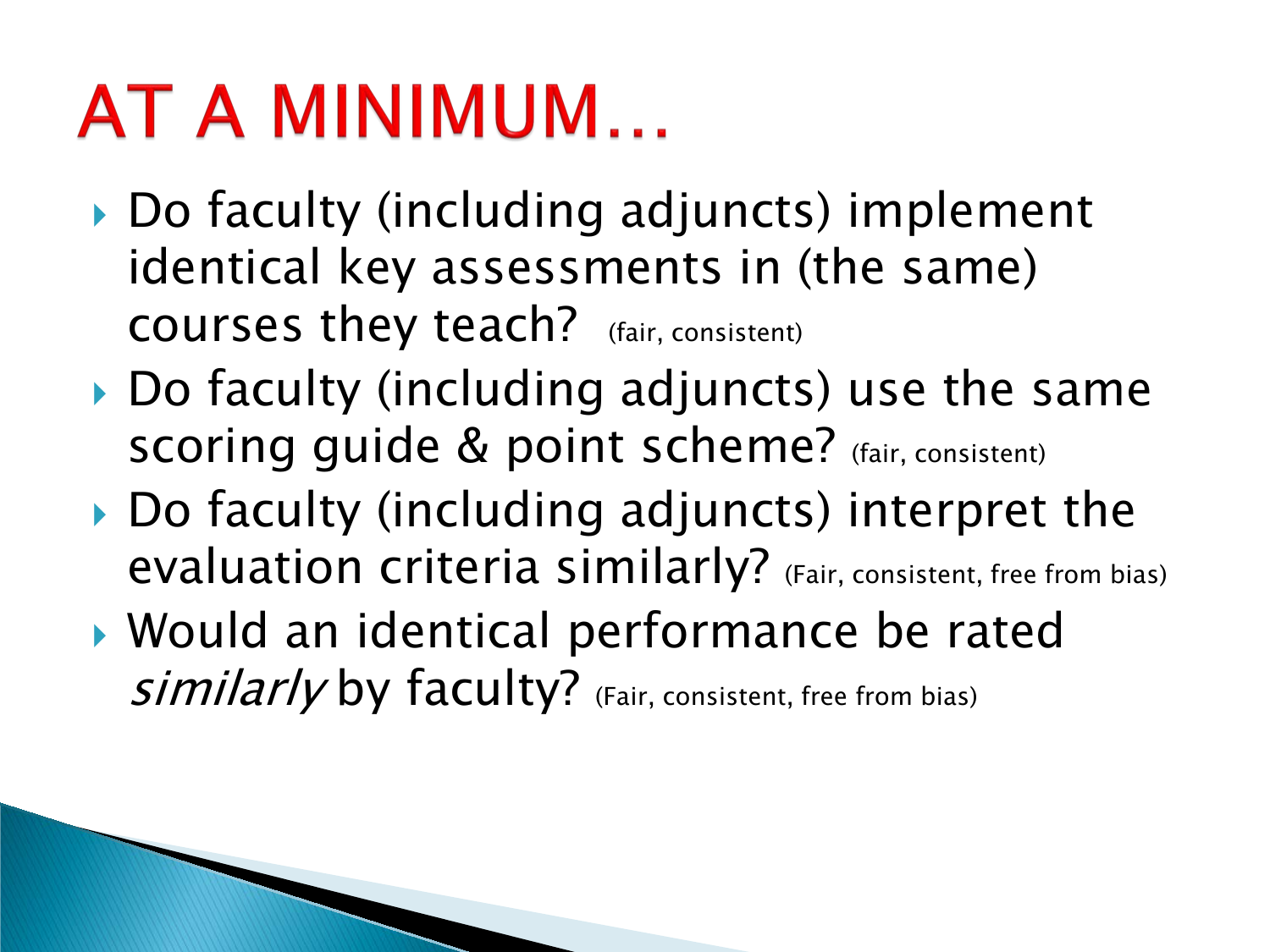#### For each assessment...

- ▶ Document how faculty (including adjuncts) are trained to use the key performances and scoring rubrics
	- Just handing them the syllabus won't do it.
- Conduct and document sessions at which faculty score at least two pieces of student work (high, low) and discuss scoring outcomes
	- Clarify scoring guide as needed
	- Document changes made to assessments and training methods, as needed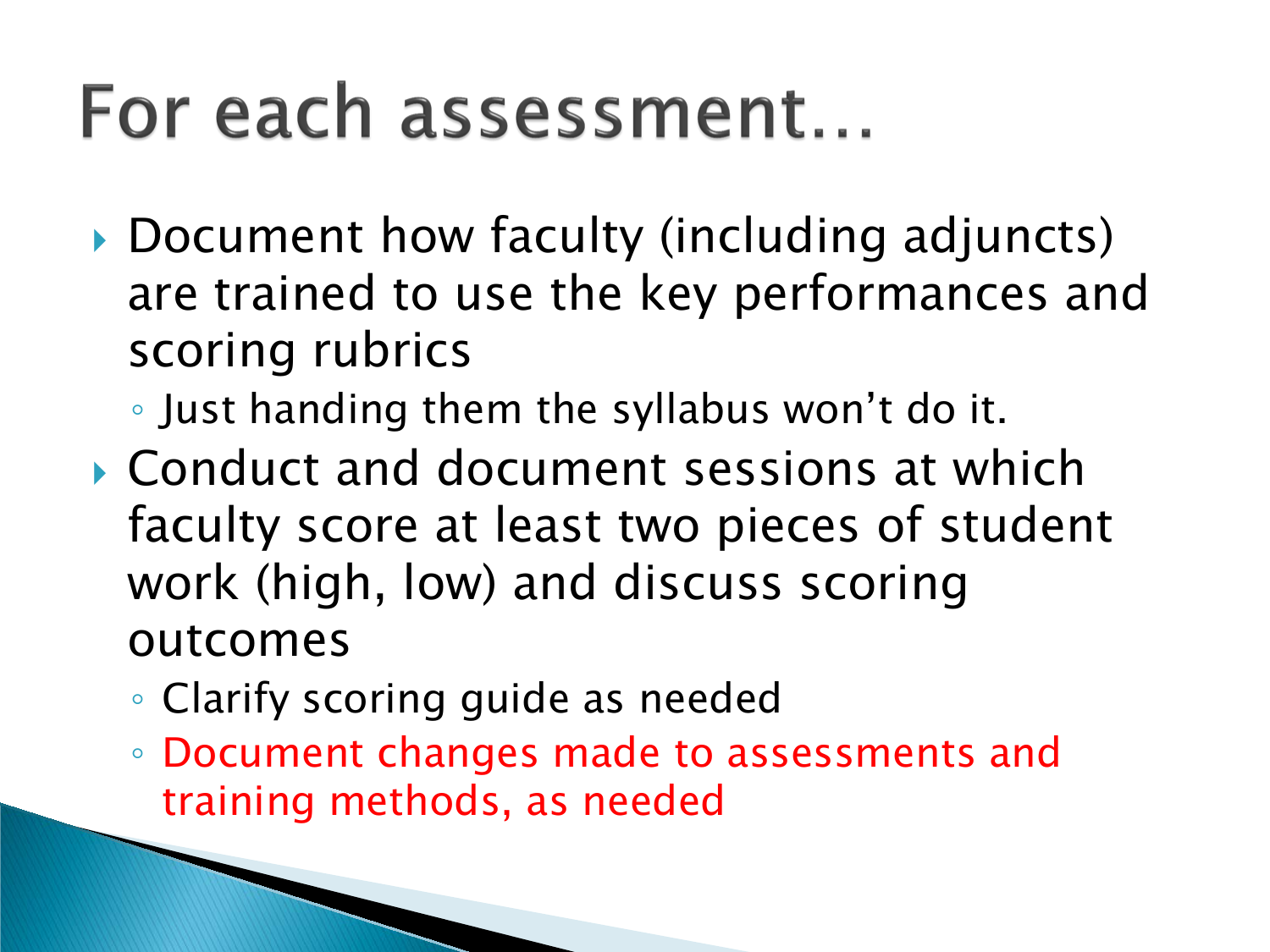# **Especially thorny issues**

- Portfolios
- ▶ Field experiences
- Any assessments for which everyone always gets a "4"
	- Saying that the program shoots for "mastery" doesn't really explain whether all faculty agree on what that means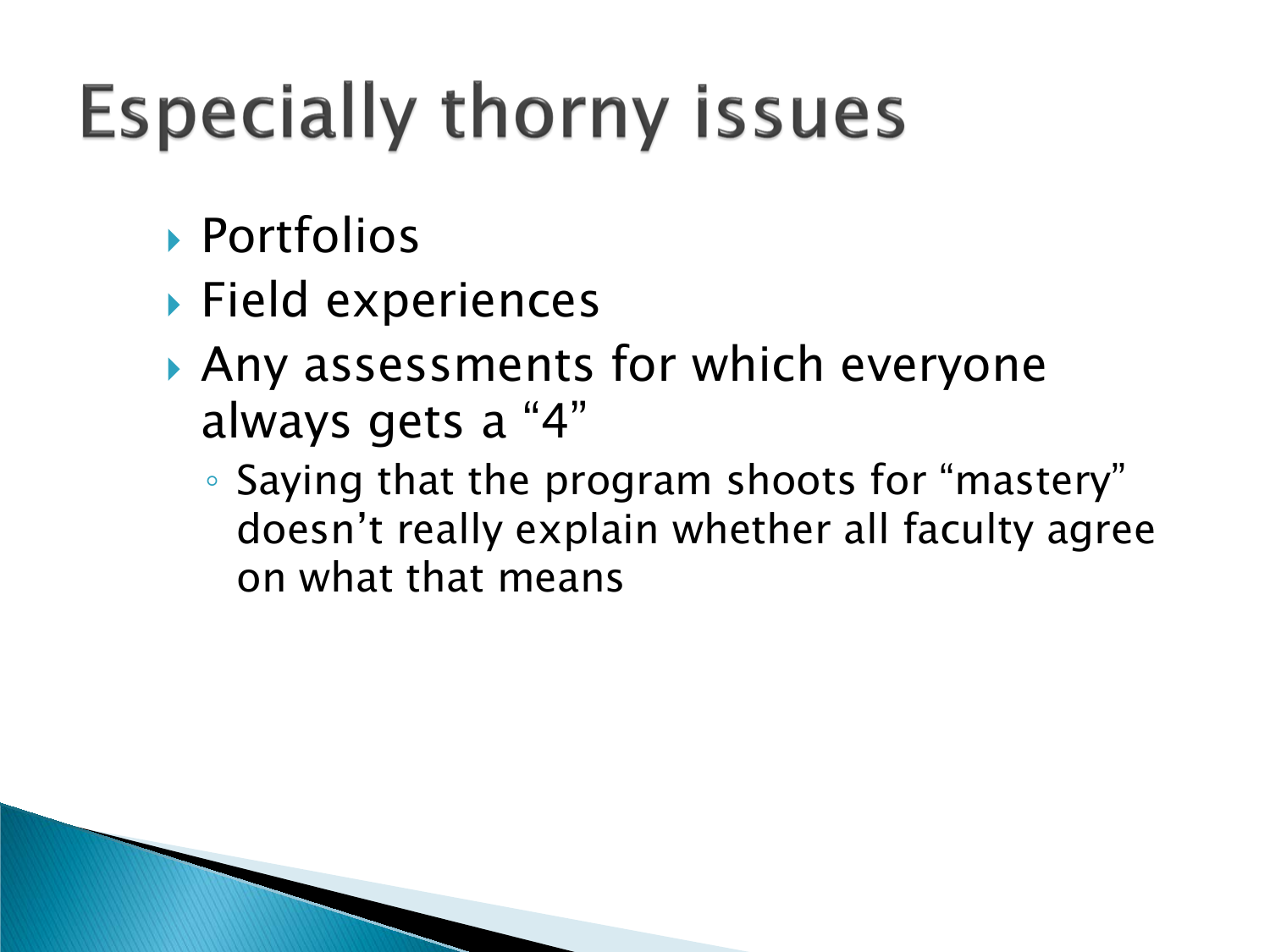# **Suggested time line**

- Work on at least 1 assessment this summer;
- Work on 2-3 assessments Fall 2012;
- Work on remaining assessments Spring 2013
- In Spring 2013 report to the Dean:
	- Affirm that your assessments have been examined by program faculty;
	- Document changes made (if any) based on this examination; and
	- Describe procedures your program implements to train faculty & adjuncts to implement assessments